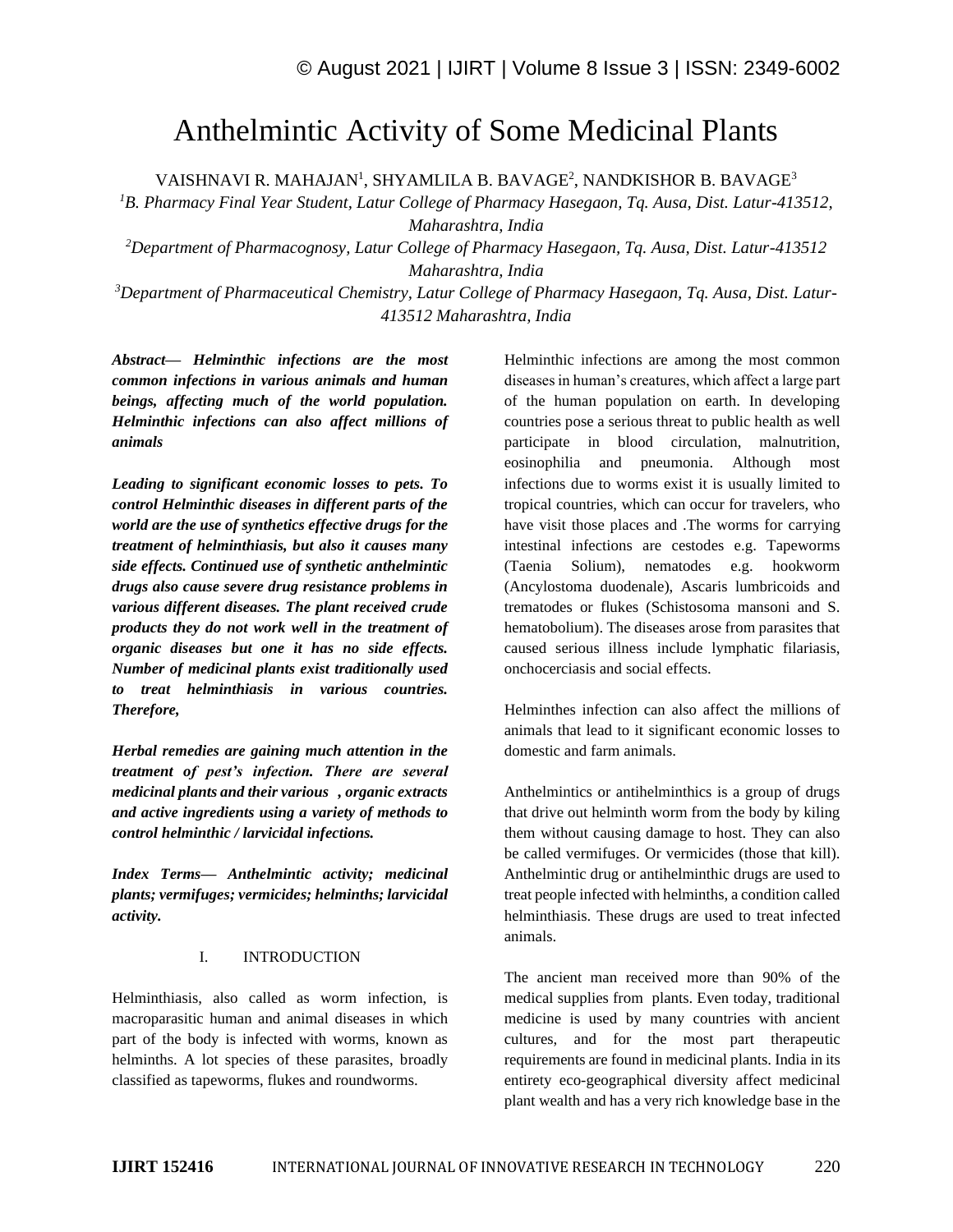use of prescription drugs. The vast majority of people in the world depend on it current time in traditional medicine programs Ayurveda, Unani and Sidha including India. In recent years, there has been a incredible growth the proliferation of new reports of work on natural diseases, both from the scientific and traditional practices. Therefore, the plant based medicine is very important and forms an important part of a global primary health care system. The release of extract of medicinal herbal plants are tested for the putative anthelmintic properties.

The active ingredients of these herbal products are now being identified and have been shown to establish their own mechanism of action. Plant derived drugs are serve as prototype for more highly effective and non-toxic drugs.

- Anthelmintic activity of medicinal plants:
- 1) Anthelmintic activity of:
- a) Clitoria ternatea
- b) Guazuma ulmifolia
- c) Madhuca indica
- a) clitoria ternatea



Linn, a member of the Fabaceae family, is perennial and twisted herb; terete stem, approximately or less light. A tropical natural environment as well a tropical region, known as aparajita.

The medicinal plant used as a laxative, brain tonic, antiulcer,and for headache treatment and snake bites.

b) Guazuma ulmifolia



Lam., Known as "mutamba", has, the Guazuma ulmifolia bark is used to treat diarrhea, bleeding, fever, cough, bronchitis, asthma, intestinal pain and high blood pressure, and as a cervical stimulant pressure.

c) Madhuka Indica



Gmel, of the family Sapotaceae used from ancient medicine to treat various ailments. It's a way of an important economic tree that grows throughout the world the hot region of Indo-Pak sub-continent. Mahua seeds are economically viable importance as it is a good source of fats, satisfactory in the production of the washing soap. The leaves are an astringent and the juice of flowers is considered as a tonic for both nutritional, cooling and also in treatment of helminthes, acute & chronic tonsillitis, pharyngitis.

• Materials and methods:

Accepted method check the anthelmintic activity of the three plants Clitoria ternatea, Guazuma ulmifolia and Madhuca indica below.

• Planting and preparation materials:

Medicinal plant extract available prepared from 3 plants widely used in traditional medicine. Medicinal plant material was authenticated by the Department of botany, University of Rajasthan, Jaipur where a voucher sample is included. For the ethanolic extract, dry powdered material (50 gm) extracted with with 100 ml of ethanol for the 24 hours by using Soxhlet extraction apparatus. The Release extract was filtered and concentrated under vaccum apparatus for the 30 minutes. All the medicinal plant extracts were stored at  $4 \circ C$ .

• Worm Collection and Certification:

The Indian worm that is earthworm called Peritima posthuma (Annelida) was collected from Durgapura Agriculture University, Jaipur and confirmed from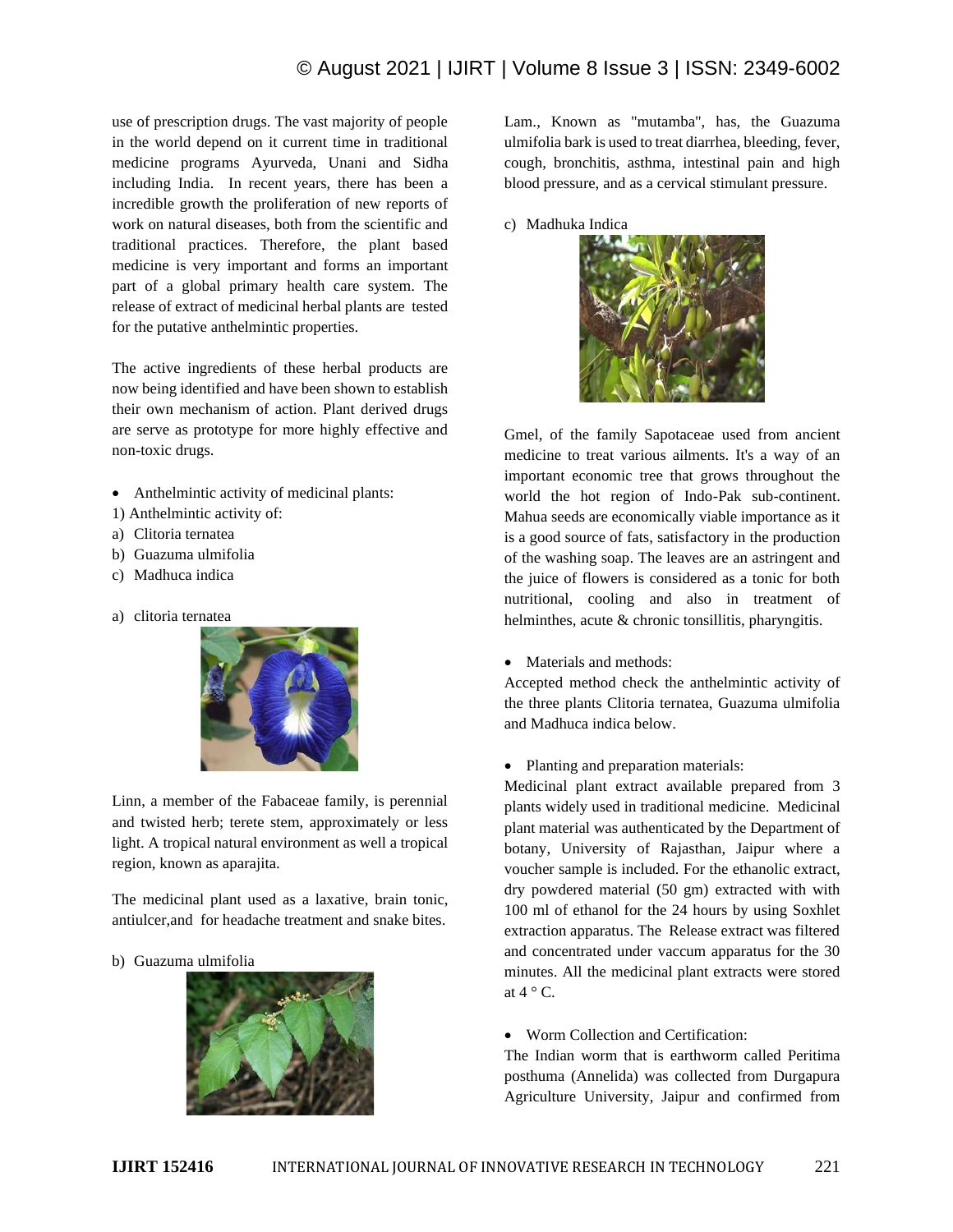Department of Agriculture, Agriculture University, and Jaipur.

• Anthelmintic Activity:

Anthelmintic actity was performed on an indian worm called Pheritima (earthworm) as it physiological and anatomical similarities wth intestinal roundworms parasites in the intestines of humans. Five groups of about six equal earthworms, earthworms in each group were released to the target of 50 ml make-up. The group first-served as a control, get only normal saline, The second group works as test-1, find different issues for  $(25,50,100 \text{ mg} / \text{ml})$  ethanolic release of C. Ternatea, The third group serve as test-2, find different concentrations of (25, 50,100 mg / ml) ethanolic the release of G. ulmifolia, The fourth group acts as a test-3, found the opposite concentration of (25,50,100 mg / ml) ethanolic extract of M. indica, and The fifth group works as usual, get the standard drug Piperazine citrate (10mg / ml) Considered the time taken to disable either death of individual worms. Paralysis is said to occur when the larvae don't even get regular saline. Death was concluded when Parasitic worms lose their mobility followed by the loss of their bodies color.

## 2) Carica papaya:



Anthelmintic material for liquid extraction of Carica papaya seeds (Carbi-caeceae) against Ascaris lumbricoides and Ascaridia galli it is also well established.High efficiency KaCa. Benzyl isothiocyanate separated from C. papaya seeds and use as an anthelmintic activity against Caenorhabditis elegans. Anthelmintic work of Zanthoxylum zanthoxyloides, Morinda's release coincides with Newbouldialeaf and C. papaya extracted seeds collected in West Africa faces different categories of

H. contortus. Another study, Z. zanthoxyloides, M. Lucida, N. laevis and C. papaya extract is included inhibition based on egg-laying capacity of T. colubriformis. This plant extraction also show their effects on infectious worms in T. colubriformis. On the contrary, in an adult larvae, the results are very statistically significant only N. laevis noC. Papaya. C. the pope is there cheap, natural, harmless, easily accessible monotherapy and prevention of intestinal parasitosis. Anthelmintic performance of the plant C.papaya cysteine proteinases have been present reported in mice infected with adult Trichuris muris, intestinal nematode.

## 3) Cucurbita Maxicana:



Extraction of water, etheral and alcohol Seeds of Cucurbita mexicana (Cucurbitaceae) include has shown anthelmintic activity against Moniezia expansa, Fasciolopsis buski, Ascaris lumbricoides and Hymenolepis diminuta. Water issued found to contain the most important toxicity compared to alcohol and ethereal issued. Extraction of water and ethanol for C. Mexicana seeds are active and shown above anthelmintic action against Aspiculuris tetraptera

4) Zingiber officinale:

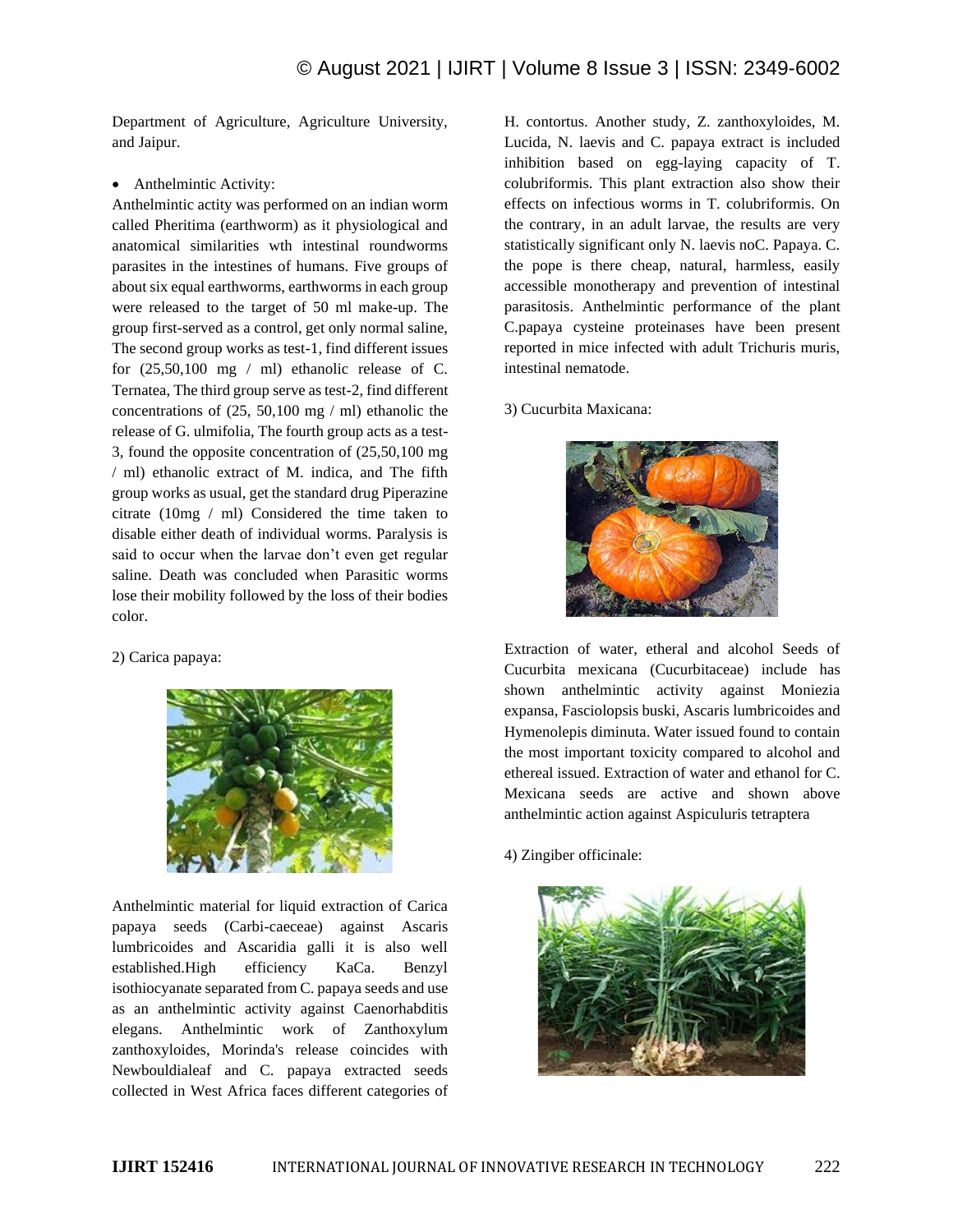Zingiber officinale is a perennial plant and is considered a universal tree in ayurveda. Anthelminthic activity of ethanol extracts of the rhizomes of Z. officinale against the human Ascaris lumbricoldes are appreciated. Caterpillar activity of large Fasciola larvae (sporocyst, redia and cercaria) Z. officinale. Z. the officinale issued tested against the experimental Setariacervi infection in mice showed significant filarial ant function. Its seeds are Carum copticum (Umbelliferae), Agati gratifola (Leguminosae) and Mangifera indica (Anacardiaceae) have shown excellent anthelmintic activity against the human Ascaris lumbricoides .rhizomes of Z. zerumbet (Zingiberaceae) carry an important anthelmintic activity against person A. lumbricoides.

## 5) Allium Sativum:



Dry, powdered Allium sativum contains about 1% allicin which is the most essential compound (S-allyl cystein sulfoxide) many organic compounds, (diallyl thiosulfinat or diallyl disulfide) is not are present in A. sativum until crushed or cut; injury to lamp A. sativum activates the enzyme allinase, making alliin metabolism allicin. Allicin was the first chemically isolated in 1940, it contains antimicrobial drugs the effects of fighting germs, bacteria, fungi and insects

However, the growing problems of development of resistance to helminthes anthelmintic drugs have led to the testing of their medicinal plants anthelmintic work. A bulb discharge of A bulb. The sativum also exhibits moderate in vitro anthelmintic Ascaris' anti-chemical activity. A. sativum reported to be effective for diarrhea as well acts as a vermifuglumb A-oil. Sativum she was also reported to have anthelminthic work and discards all that is harmful intestinal parasites A. sativum has exhibited anthelminthic action in in vitro and in vivo situation against helminthes.

# 6) Ocimum Sanctum:



Various essential oils and eugenol are separated from Ocimum sanctum Linn. (Lamiaceae) babe shown strong anthelmintic activity against C. elegans. Martinez-Ortiz-de-Montellano et al. studied the effects of a hot tannin plant, Lysiloma latisiliquum in adults of H. contortus in sheep and suggested that short- term use of L. latisiliquum can measure direct adult biology H. contortus affecting worm size and female size. Important Ocimum sanctum oil and eugenol, tested in vitro, demonstrated strong anthelmintic activity in Model for Caenorhabditis elegans. Singh once Nagaichi examined the antiextinction effects of ethyl alcohol phytochemicals as a remedy for worm infections in traditional herbal remedies Ocimum sanctum against A. Galli in vitro.

7) Piper longum



Essential oils from Piper longum fruit have been tested with anthelmintic activity against Ascaris lumbricoids. The research has shown that its oil has a direct effect on paralysis in the preparation of the muscle fibers of A.Lumbricoids.

# **CONCLUSION**

Traditional use of a variety of conventional medicinal plants hold great brilliance a source of easily accessible and effective national anthem mintic /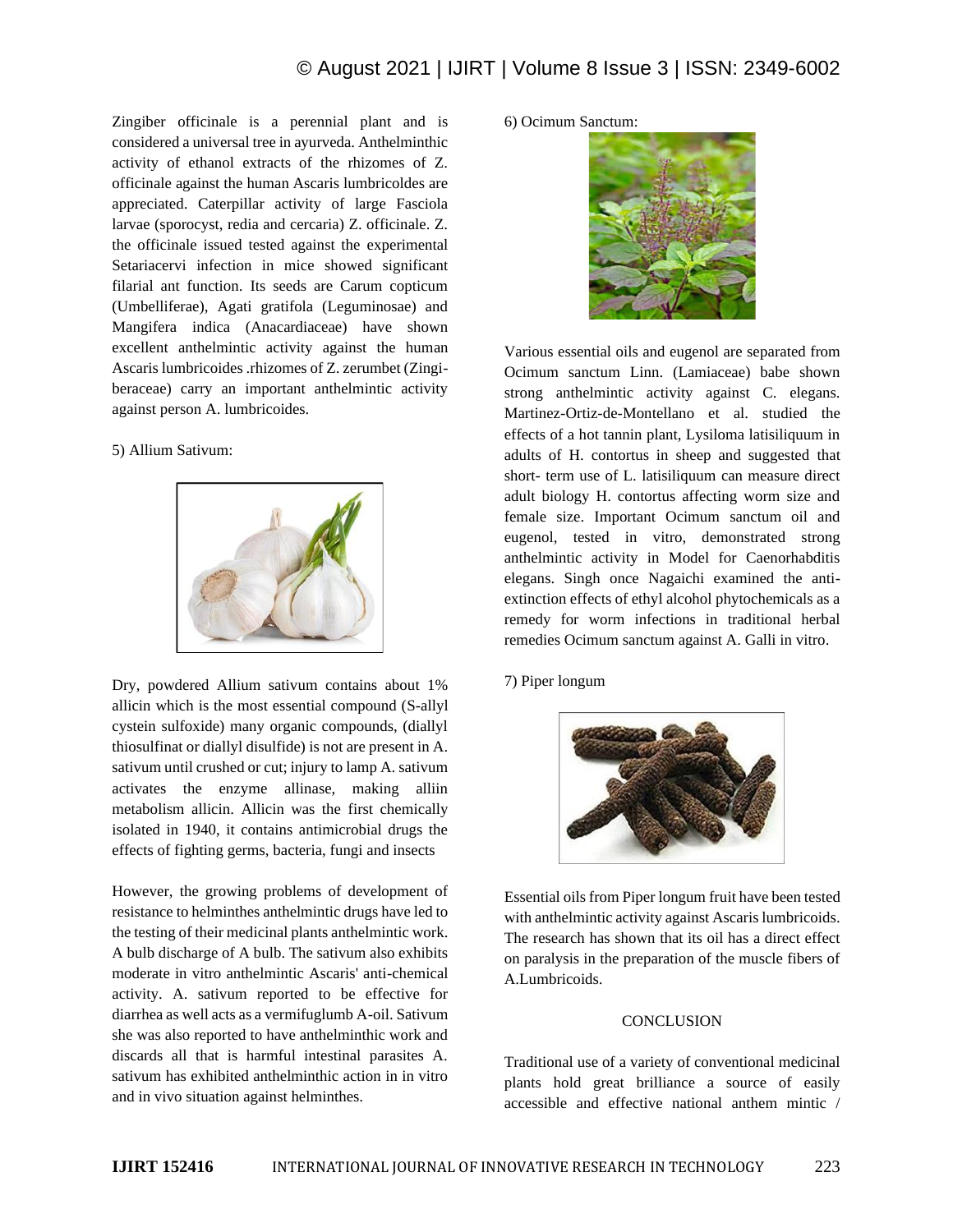larvicidal activity in various animals. The current review of the literature indicates testing of raw materials, organic and distinct emission nutrients from active plants need persistence studies at the molecular level of alternative search phytochemicals can replace synthetic drugs that control the wide range of insect diseases diseases.

#### REFERENCES

- [1] Akhtar MS, Iqbal Z, Khan MN, Lateef M. Anthelmintic activity of medicinal plants with particular reference to their use in animals in Indo-Pakistan Subcontinent. Small Rumin Res. 2000; 38: 99-107.
- [2] Kirtikar, K.R., and Basu, B.D., 1991, "Indian Medicinal Plants", IInd ed., Vol. I, Delhi: Sri Satguru Publications, 806.
- [3] Anonymous, 2005, "The Wealth of India", Vol. II, New Delhi: Council of Scientificand Industrial Research, 71.
- [4] Kazuma, K., Noda, N., and Suzuki, M., 2003, "Flavonoid composition related to petal color in different lines of Clitoria ternatea", Phytochemistry, 64: 1133-1139.
- [5] Caballero-George, C., Vanderheyden, P.M., De Bruyne, T., Shahat, A.A., Van den Heuvel, H., P Solis, P.N., Gupta, M.P., Claeys, M., Pieters, L., Vauquelin, G. and Vlietinck, A.J., 2002, "In vitro inhibition of [3H]-angiotensin II binding on the humanAT1 receptor by proanthocyanidins from Guazuma ulmifolia bark", Planta Medica, 68, 1066–1071.
- [6] Domínguez, X., and Alcorn, J., 1985, "Screening of medicinal plants used by Huastec Mayans of Northeastern Mexico", J. Ethnopharmacol., 13, 139–156.
- [7] Ramadan, M.F., Sharanabasappa, G., Paranjyothi, S., Seshagiri, M., and Moersel, J.T., 2005, "Profile and levels of fatty acids and bioactive constituents in mahua butter from fruit- seeds of buttercup tree", Eur. Food Res. Technol., DOI 10.1007/s 00217-005-0155-2.
- [8] Nadkarni, A.K., 1954, "Indian Materia Medica", Bombay popular book depot, India, 3(1): 181.
- [9] Yadav A.K, Tangpu V. In vitro anticestodal evaluation of some medicinal plants used by Naga traditional healers. Pharmacologyonline. 2006; 3:90-95.
- [10] Hounzangbe-Adote MS, Fouraste I, Moutairou K, Hoste H. In vitro effects of four tropical plants on the activity and development of the parasitic nematode, Trichostrongylus colubriformis. J Helminthol. 2005; 79: 29-33.
- [11] Stepek G, Lowe AE, Buttle DJ, Duce IR, Behnke JM. In vitro and in vivo anthelmintic efficacy of plant cysteine proteinases against the rodent gastrointestinal nematode, Trichuris muris.Parasitology. 2006; 132: 681-689.
- [12] Shrivastava MC, Singh SW. Anthelmintic activity of Cucurbitta maxima seeds. Ind J Med Res. 1967; 55: 629-632.
- [13] Erol A, Cenziz G, Hamit C, Arzu T, Seyda O, Kubra C. Evaluation of the anthelminthic activity of pumpkin seed (Cucurbita maxima) in mice naturally infected with Aspiculuris tetraptrea. J Pharmacogn Phytot. 2015; 9(7): 189-193.
- [14] Martínez-Ortíz-de-Montellano C, Vargas-Magana JJ, Canul-Ku HL, Miranda-Soberanis R, Capetillo-Leal C, Sandoval-Castro CA, et al. Effect of a tropical tannin-rich plant Lysiloma latisiliquum on adult populations of Haemonchus contortus in sheep. Vet Parasitol. 2010; 172: 283- 290.
- [15] Asha MK, Prashanth D, Murali B, Padmaja R, Amit A. Anthelmintic activity of essential oil of Ocimum sanctum and eugenol. Fitoterapia. 2001; 72: 669-670.
- [16] Singh K, Nagaichi S. Anthelmintic efficacy of the alcoholic extract of Ocimum sanctum against common poultry worms Ascaridia galli and Heterakis gallinae. J Parasit Dis. 2002; 26: 42-45.
- [17] Kalesaraj R. Screening of some indigenous plants for anthelmintic action against human Ascaris lumbricoides. Part II. Indian J Physiol Pharmacol. 1975; 19: 47-49.
- [18] Kalesaraj R. Screening of some indigenous plants for anthelmintic action against human